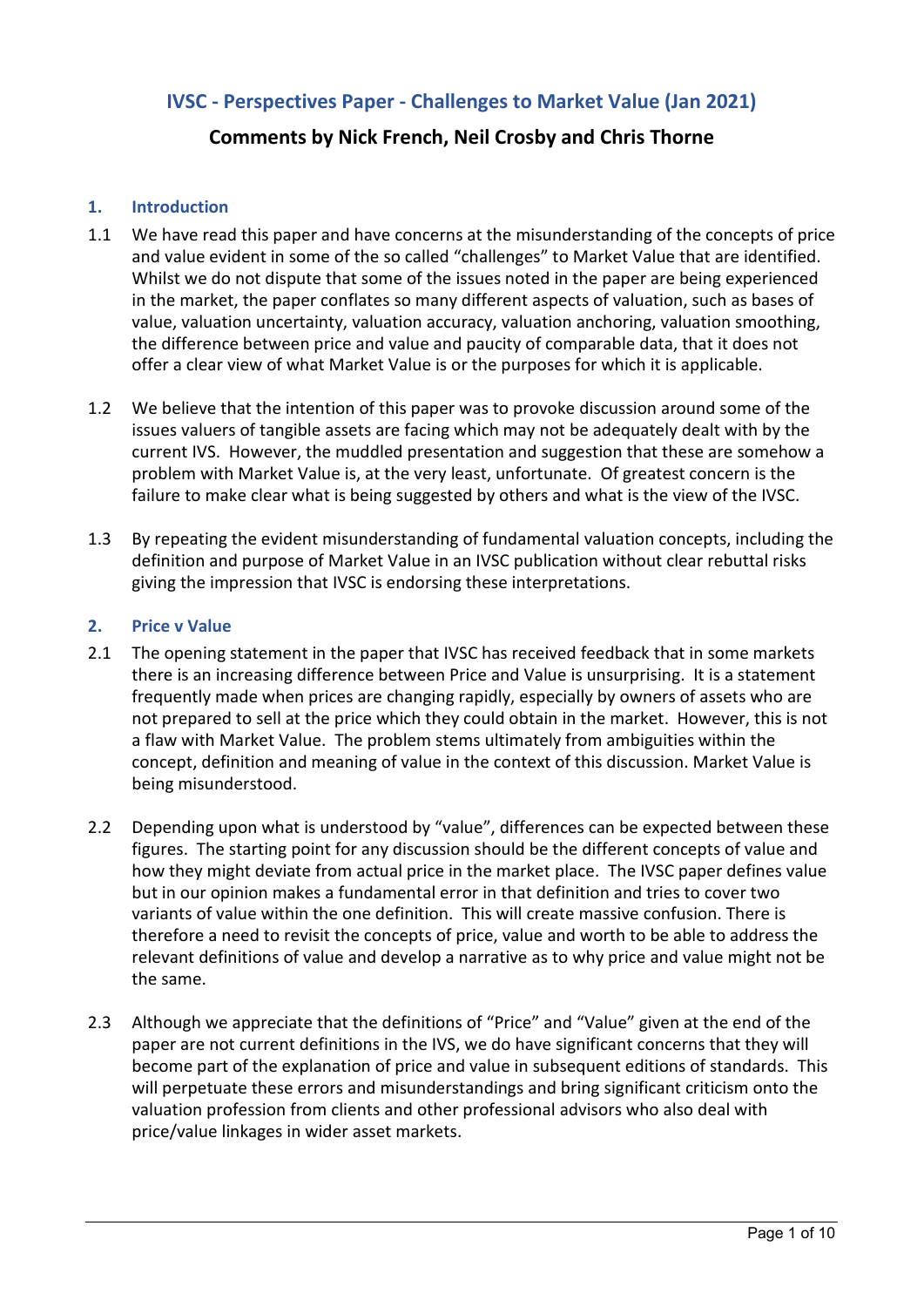## 2.3.1 **Price** – The Perspectives Paper defines this as:

*The consideration asked, offered or paid for an asset, which may be different from the value.* 

Although this does confirm that price may be different from value, it otherwise is a very poor definition as it mixes together three different concepts; asking price, offer price and the actual price. The price is the price agreed in an actual transaction. Asking and offer prices are possible steps along the way but are not the exchange price and should not be included in any discussion of the differences between price and value. Price can only be observed once a transaction is completed.

## 2.3.2 **Value** – The Perspectives Paper defines this as:

*Value is not a fact, but an opinion given a basis of value of either most probable price to be paid for an asset in an exchange or the economic benefits of owning an asset.* 

We appreciate that this definition uses a few words extracted from the pre 2015 IVS discussion of the differences between price, cost and value, but the abbreviation of this discussion to produce a "definition" is misleading when removed from the context of the original. A significant problem is the suggestion that there are only two types of value, the most probable price to be paid in an exchange (Market Value) or the economic benefits of owning an asset (Investment Value or worth). A basis of value is simply a hypothesis constructed for a specific purpose. There are many different bases in use and it is wrong to try and reduce these to just two simple definitions. It was for this very reason that previous IVSC Standards Boards did not feel it helpful to attempt a singular definition of value or valuation. If there are different kinds of value they deserve their own basis and definition.

2.4 The fact that some of the propositions expounded in the paper clearly muddle the concepts of price and value indicates a lack of clarity, possibly caused by the long established discussion of these concepts (along with cost) being removed from recent editions of the IVS. The paper at various points discusses Market Value, Investment Value or worth, Prudential Value (sometimes referred to as long term value), and net asset values. Worth may drive price and worth, price and Market Value may be the same figure, but often are not, so the IVS needs to be clear about these different concepts before trying to relate them back to Market Value and identify whether they are a "threat".

## **3. Investment Value (Worth)**

3.1. Although the bottom of page 4 and page 5 explain that price and value are not synonymous the suggestion that the price paid by a special purchaser "would typically represent Investment Value" is incorrect. A special purchaser may well pay a price that is higher than the Market Value as defined in IVS because of synergies that make the asset more valuable to them than others in the market, but it is incorrect to equate this with Investment Value (worth). If both buyer and seller are aware that an asset is of special value to the buyer , e.g. because the acquisition a parcel of land will enhance the value of the buyer's existing land, the price agreed will typically be somewhere between the enhanced value and the price the seller could obtain from any other buyer in the market. This is not the Investment Value (worth) to the buyer.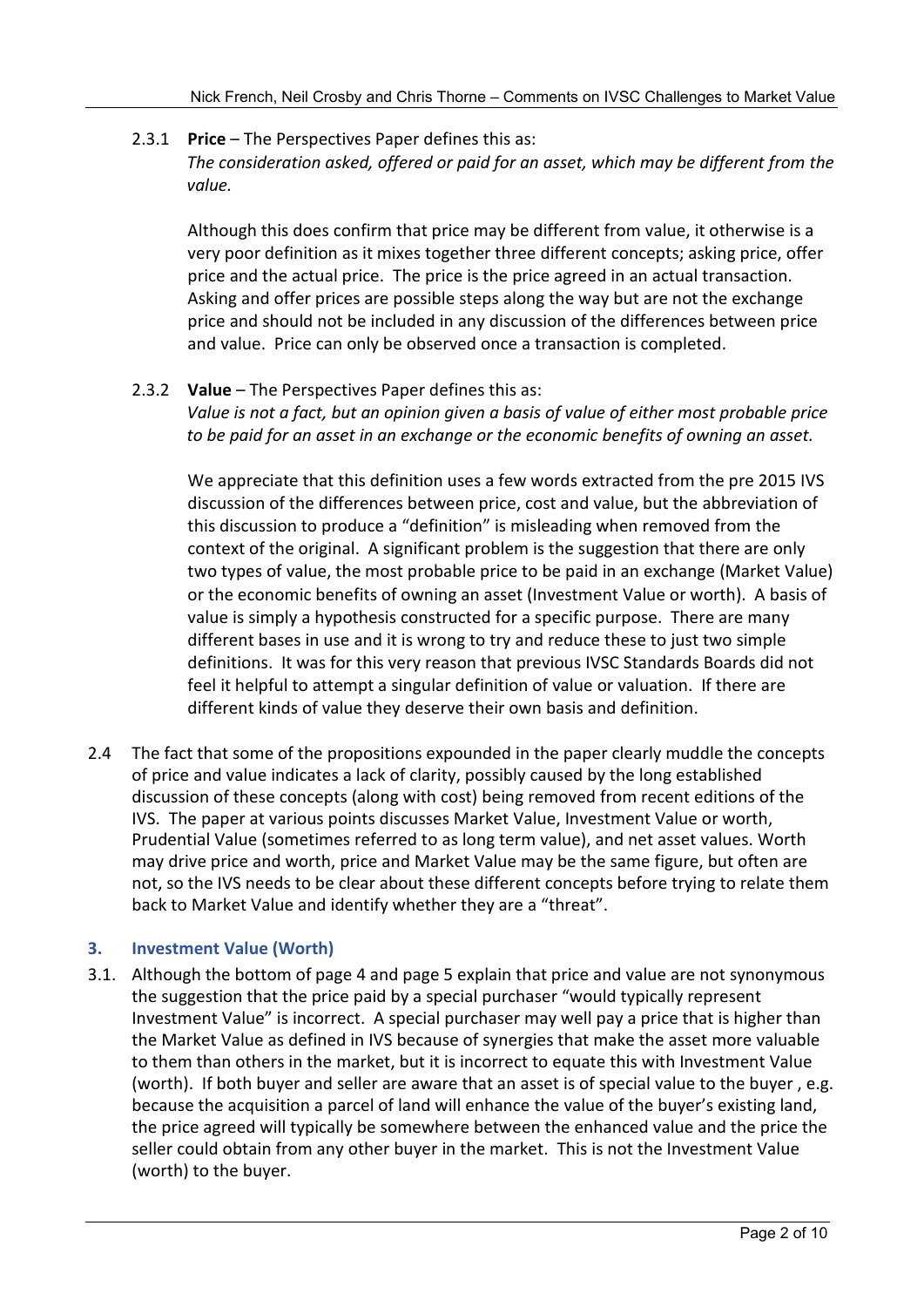- 3.2. We believe that Investment Value (worth) definition is a much misunderstood concept within property valuation and IVSC does need to revisit all aspects of the definition. The paper clearly illustrates these problems and the above reference to Investment Value (worth) in relation to a special purchaser is an example. The key point is that to estimate Investment Value (worth) does not require any knowledge of the Market Value at the same valuation date. It is a freestanding concept of value that relates to the benefits of ownership to the existing or a prospective owner. Worth can be described as the maximum amount that a party would able to pay, in contrast to the Market Value which is the amount that they would *need* to pay. Investment value (worth) often uses different models of analysis to those used to determine Market Value. The relationship with Market Value is purely on the basis of the mismatch between them which can drive decision-making.
- 3.3. At present the IVSC definition of Investment Value (worth) identifies it as the value to a specific entity. There is an argument that differences between the Market Value and Investment Value are not just because of the different aspirations and situations of specific purchasers, but can stem from a specific group of purchasers for whom an asset has an Investment Value (worth) above that which other prospective purchasers would pay. There are many examples of assets which have been mispriced by the market and groups of purchasers have seen value in the assets not seen by vendors. In an efficient market, these observations should be bid into the exchange price but there are often significant time delays between these events, creating differences between exchange price/Market Value and Investment Value (worth) at specific points in time. This is not worth to one specific party, it is worth to a sector of the market. The counter argument is that while there may be market inefficiencies on any given date, if two or more parties consider that they can pay more than others in the market, and they are acting knowledgably and prudently, this is Market Value. It will also reflect the highest and best use. We recommend that this is something which the IVSC could examine as part of any project to examine Market Value. .
- 3.4. Regarding the naming of this definition, RICS coined the term "worth" in the 1990s but this proved problematic for IVSC. After the major consultation on the IVS in 2010 (over 60 written responses and round table discussions in three continents) Investment Value was adopted, which is a North American term for this concept. Although, in fairness, this is now followed by the word "worth" in brackets in the IVS glossary, using the term "Investment Value" alone has also proved to be far from ideal because many interpret this as meaning the price which a prospective investor would actually pay, not what they might be able to pay. Others have, erroneously, interpreted it as the price which would need to be paid to purchase an investment, i.e. the Market Value.

## **4. Prudential Value or Long Term Value**

4.1. The paper posits that because regulators require banks and other financial institutions to measure certain assets held as loan collateral at a "prudential value" this is somehow a challenge to Market Value. The exact definitions of prudential value differ between regulators but the underlying purpose is for measuring a financial institution's solvency ratio, a key measure of its financial stability. For this purpose the regulators do not want a spot estimate of the value on a specific date but a figure that can be relied on as being achievable over the period for which financial stability is being measured. The term "prudent" has become used for this context , as a synonym for "safe". There is also a body of work that uses the term long-term value and this work has reviewed the different concepts and definitions of value currently used in global valuation and can inform this review of Market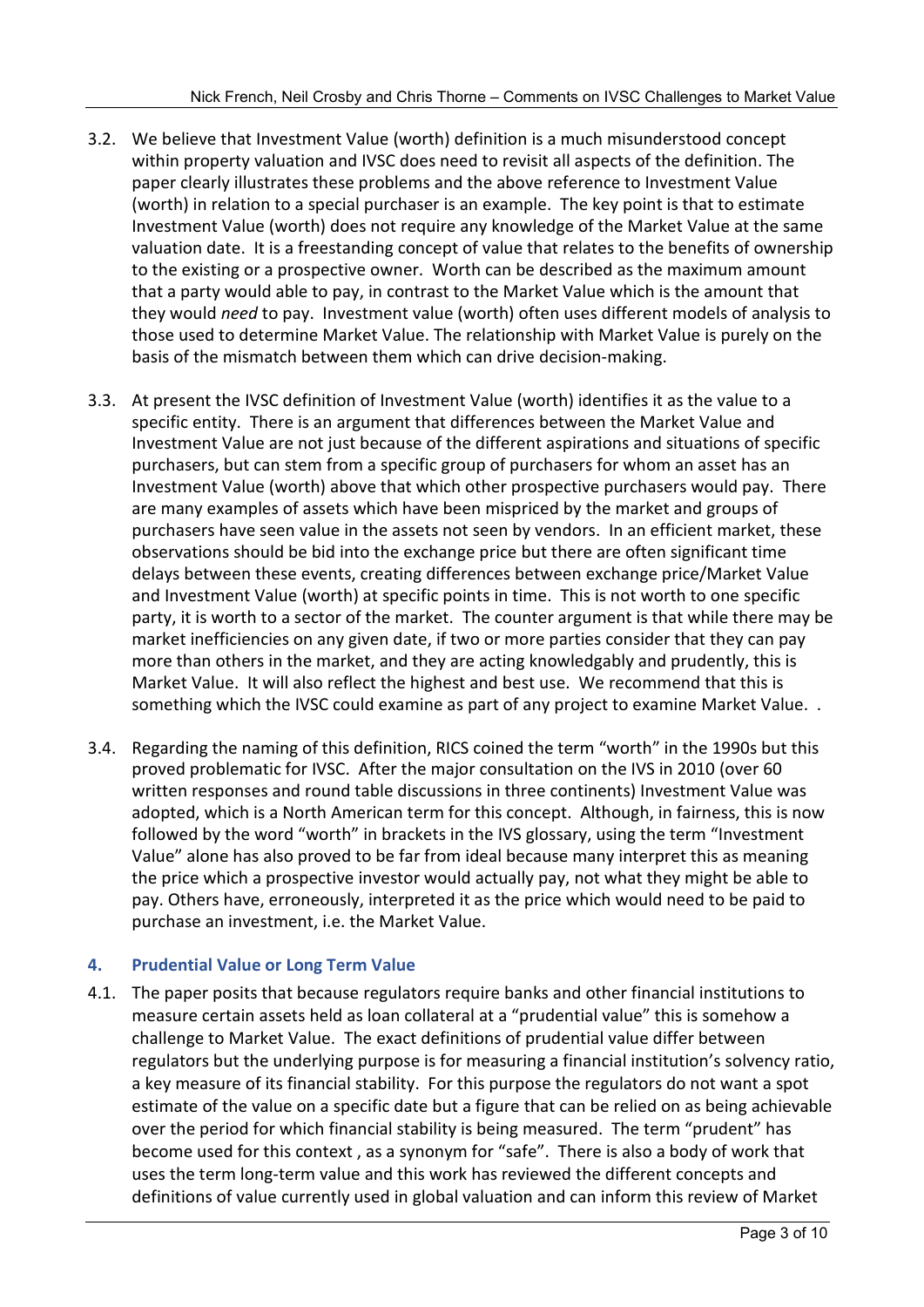Value. IVSC is now collaborating with TEGOVA and RICS to make recommendations the European Banking Authority (EBA) on its draft proposals to develop prudential valuation methods for real estate across Europe.

- 4.2. The paper inappropriately suggests Market Value is a "prudential" basis of value simply because the word "prudently" appears in the definition. This is a simplistic statement. The Conceptual Framework explains that acting prudently means that both parties are deemed to be using their knowledge of the market to seek the price that is most favourable for their respective positions. It has nothing to do with the figure being "safe". Market Value is also clearly a spot value effective on a specific date. Prudential values are also based on a specific valuation date but inputs are not necessarily based on current market levels because the objective is to gain a longer term perspective to the valuation.
- 4.3. Prudential Value is effectively a risk adjustment of a current value on a given date. A spot value such as Market Value may be an input into the risk adjustment. Different models can used for this adjustment and may stipulated by or need approval from the competent authority. However, typically the current value at the time of assessment will be reduced to reflect the probability of values falling over the period under consideration based on statistical analysis of past market fluctuations. It is misleading to identify the requirement for such risk adjustments as a challenge to Market Value.
- 4.4. Clearly the concept of Prudential Value in financial regulation is very different from Market Value. It possibly could be defined as the Investment Value (worth) of th[e asset](#page-3-0)<sup>1</sup> to the entity as it is specific to a bank's overall regulatory compliance. However, while it may be termed a type of value it is debatable whether this is consistent with the way "value" is used generically in the IVS, and it is certainly not consistent with either the existing definition of value in the IVS or the alternative used in this paper. However, does that matter? Just because the word "value" is used in a term it does not mean that the IVSC have to reconcile it with one of its existing bases. Indeed, 60.2 of the IVS Framework indicates that legislative, regulatory or other authoritative requirements takes precedence over the IVS. Since the concept of prudential value is now established in the current Basel Accord and precisely defined in the regulations issued by the competent authorities in major economies, no one will be using IVS for the calculation of Prudential Value. The most useful role the IVSC can play is to advise users of the IVS of the source and usage of the term "Prudential Value" and how it differs from any of the IVS bases in order to avoid misapplication of the term to other types of value.
- 4.5. Although the IVSC has joined with RICS and TEGoVA to produce recommendations to the EBA on the application of prudential valuation to real estate held as loan security by institutions this a coalition of valuation expertise to ensure consistent recommendations from the real estate profession are made during the development of the new regulations. Once the new EBA CRE standard is finalised it will not be a matter which should be addressed in any detail in the IVS. The EBA, or the competent authority in other

<span id="page-3-0"></span><sup>1</sup>

See for example, the Bank of England Financial Stability Reports from December 2015 onwards referring to work by the two of the authors which now forms the basis of their commercial property analysis and stress testing regime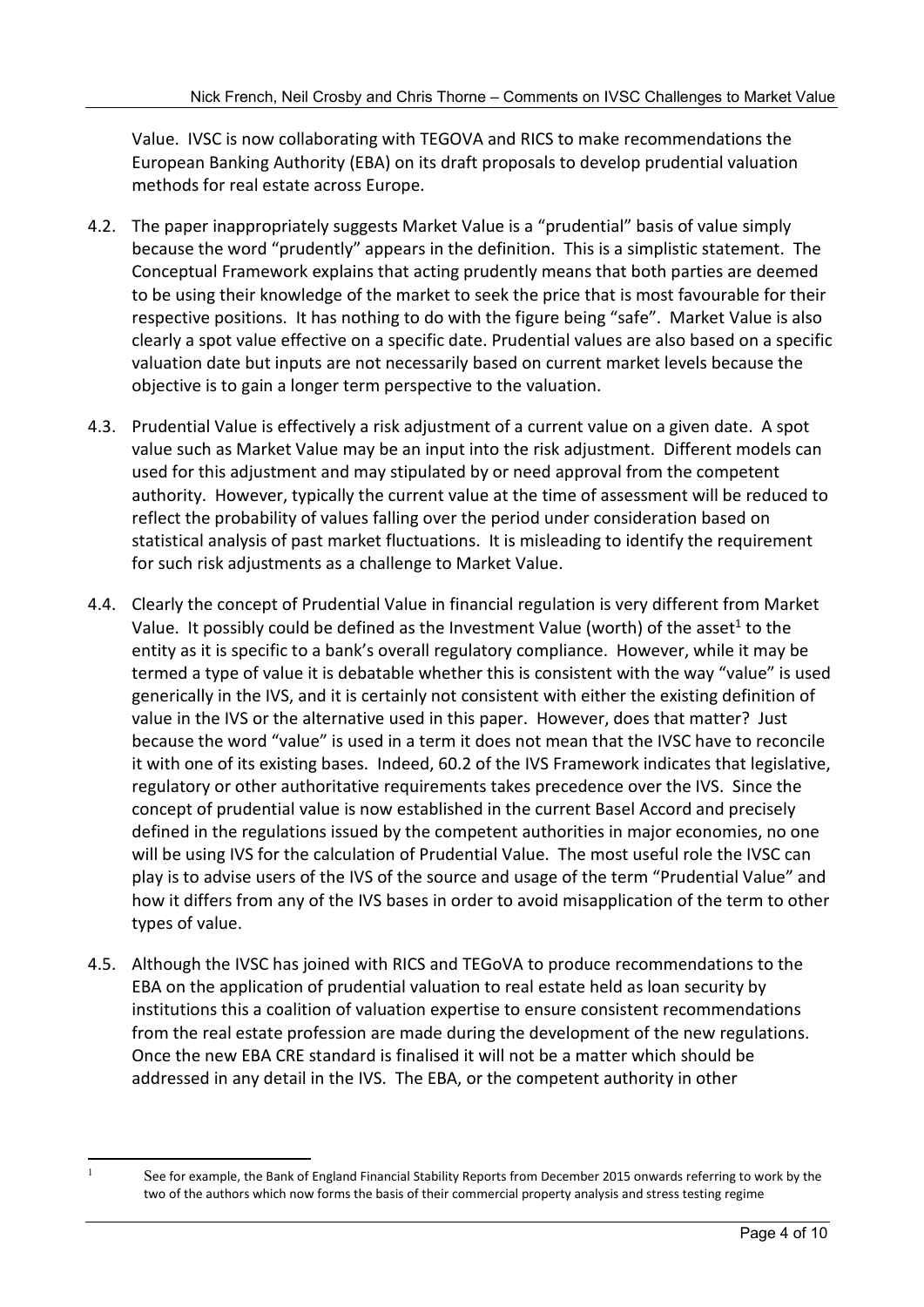jurisdictions, will be the body with legal authority and its regulations take precedence over anything that the IVSC might write.

4.6. The work with TEGOVA and RICS makes it clear that a Prudential Value is a separate concept and definition to Market Value. The IVSC evidence to the EBA and EU contains the recommendation that Market Value be used in conjunction with Prudent Value in any valuation subject to any new EU/EBA CRE standard. In other words, Market Value will still be needed to give context to Prudential Value.

## **5. Market Value**

- 5.1. On page 6 it is indicated that some claim Market Value is backward looking and not as relevant when markets are in a state of flux. There is absolutely nothing in the IVS Market Value definition or the Conceptual Framework that could reasonably support the view that it is backward looking. On the contrary it reflects the price that a willing buyer and willing seller would agree. Both those parties are to be deemed knowledgeable and acting in accordance with the realities of the current market and current market expectations. Therefore, both buyer and seller have to be assumed to be reflecting the market's expectation of the future when agreeing a price on the valuation date. This of course is consistent with the reality of most transaction prices agreed in the market. When an asset is purchased the future in terms of use, changes of use, possible refurbishment or redevelopment, prospective cash flows and expectations of the future market for the asset are all relevant considerations in the pricing.
- 5.2. If there is a problem of reported values lagging behind prices on the valuation date, this is not a problem of the definition of Market Value but of insufficient allowance being made for changes in the market between the date of transactions which may be considered comparable evidence and the valuation date. This is a problem of the wrong method or model being used, incorrect application of the method/model or valuer competence. It is nothing to do with the Market Value definition. This is hinted at in the narrative on page 7, although this is obfuscated by also conflating it with discussion of the observable differences that often arise between the NAV and the current price of a company's stock, see 6 below.
- 5.3. Probably the most pressing "challenge" to Market Value are the attempts to apply it to situations for which it is neither designed nor suited. The discussions in the paper describe various situations where a value may need to be estimated but where the conditions of the Market Value definition are not met, for example where there is a special purchaser, the seller is compelled to sell or where the value needs to be relied on over an extended period. There is a tendency by some to equate every value that is required to Market Value, evidenced in the paper by suggestions that the difference between Market Value, any other basis or price is somehow problematic. The reason for this may be historic because prior to 2011 the IVS had a separate standard, IVS1, dedicated to Market Value, but other bases were all lumped together in a single standard , IVS 2. Some may therefore have seen Market Value as the primary basis and that all others were secondary variations on Market Value. To an extent this is addressed in the current IVS 104 but the inclusion of bases and definitions of value required by law or regulation in a few random jurisdictions distract from what should be the key message, that valuations may be required for different purposes and the type of basis used must be appropriate for that purpose.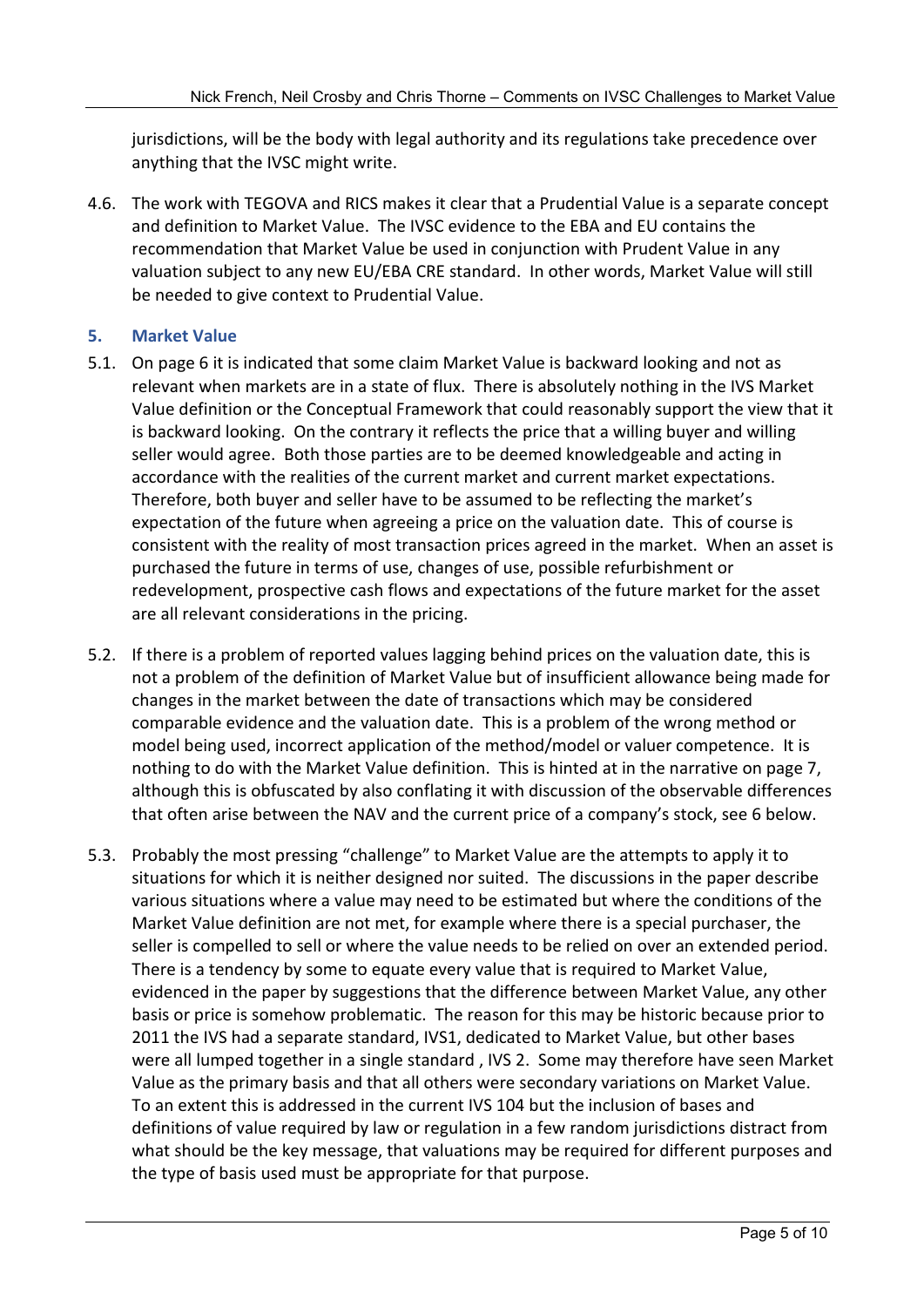5.4. Another challenge is where the definition is compromised by the addition of incompatible assumptions. A common example is when the valuation provided is described as the Market Value on the special assumption that the disposal period is limited. If the stipulated period is less than that which the valuer would consider adequate to allow for "proper marketing" as required by the Market Value definition it is not Market Value and should not be described as such. Conversely, if the stipulated period is one that would allow for proper marketing on the valuation date the valuer simply confirms this and reports the Market Value as per the definition.

## **6. NAV v Equity Values**

- 6.1. The value of a quoted share is normally the same as its Market Value because there is no reason why the willing, knowledgeable and prudent parties in the MV definition would ignore contemporaneous prices being paid for the same asset in an active market. However, the total value of the stock is likely to differ from the NAV of the company because the value of its shares will be influenced by matters other than the net value of its assets and liabilities. Shares are a different type of asset from the entire company. They each will be transacted in different markets with different liquidity by different types of buyer and seller.
- 6.2. That the total Market Values of these different assets differ is to be expected. As is correctly noted in the paper, the difference is more prevalent when there is a significant difference between the Market Value of the shares in issue and the Market Value of the assets included in the NAV, as will be the case with REITs or other property funds. However, this is due to differences in the liquidity and fungibility of the assets. It is certainly wrong to suggest this is a challenge to Market Value, but of like not being compared with like.

## **7. Valuation Uncertainty**

- 7.1. Page 8 of the paper discusses the problem of valuation uncertainty caused by a lack of relevant market data. This is undeniably a problem that valuers will face in times of significant and unforeseen market disruption or when an asset is inherently illiquid or where the opaqueness of the market makes data collation difficult. However, it is inappropriate to identify this as a challenge to Market Value. Whatever the basis of valuation, data is needed to support its calculation, so when this is unavailable or unrepresentative of the current market additional uncertainty will arise. This uncertainty has to be disclosed in the report when it is material to warn those intending to rely on the valuation that additional caution should be taken before doing so.
- 7.2. An omission from the IVS that has been brought into focus by the onset of the pandemic is the lack of guidance issued by the IVSC on this matter. It is true that a "Letter from the Boards" was issued in March 2020 which largely reproduced the content of the information paper produced by a cross industry project following the 2008 financial crisis in response to calls by the G20 and Financial Stability Board, but it would better if this were appended as guidance to the IVS itself.

#### **8. Use of Comparable Evidence**

8.1. We are also aware that too many real estate valuers, and their clients, are under the misapprehension that an estimate of Market Value can only be made if there is transactional evidence. An extreme example of which one of the authors has personal knowledge is a major European REIT explaining that it had not written down the value of a landmark office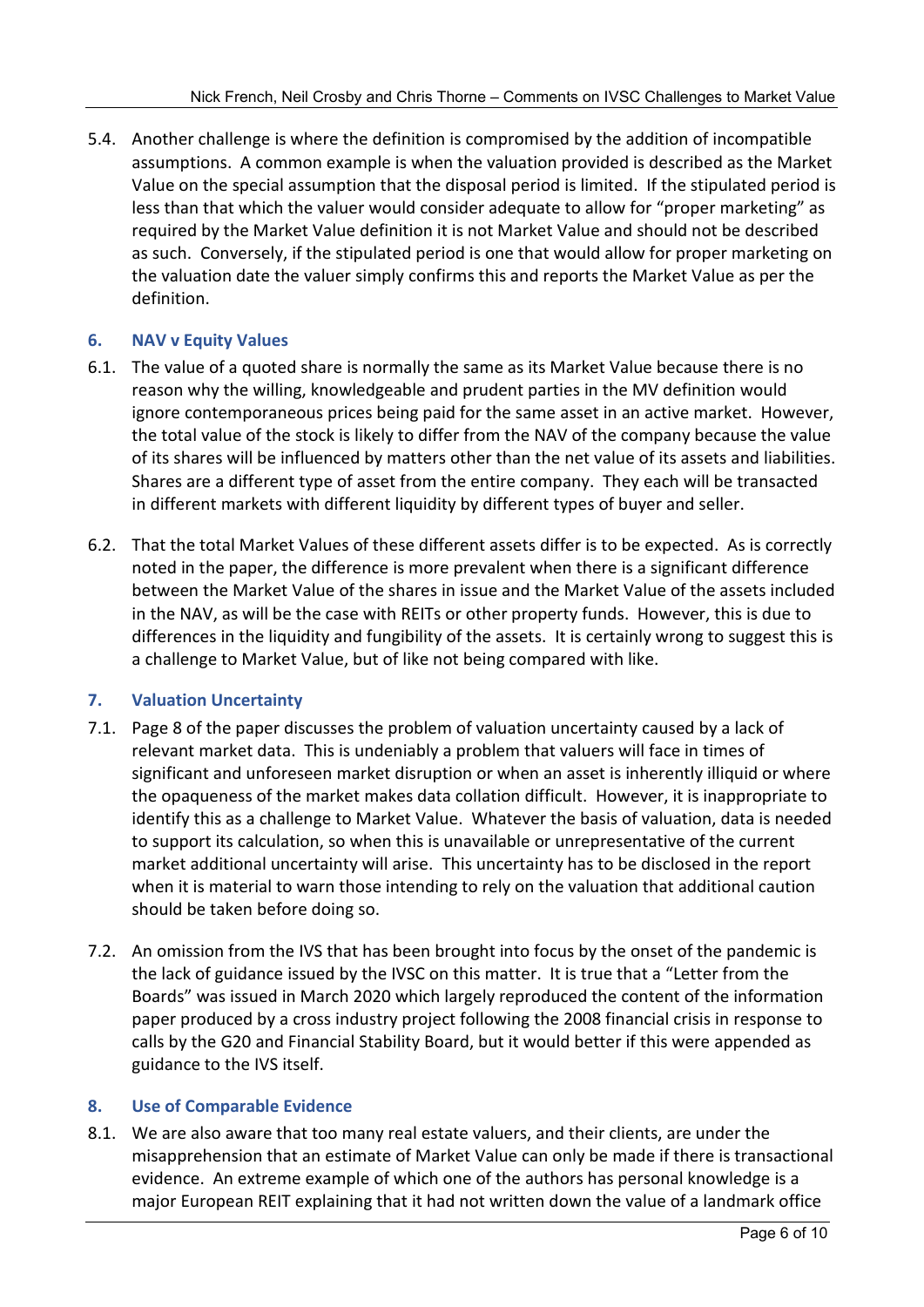building in its 2008 accounts because there had been no transactions of similar property to prove it was less valuable than the €1bn paid for it in 2007. This was in spite of its valuers advising that post Lehmann's the Market Value was probably no more than €750m.

8.2. The IVSC could usefully issue more guidance on the use of indirect evidence, or in the parlance of IFRS 13 "unobservable inputs", when estimating Market Value. One example is the proper use of consensus pricing, which is recognised as a legitimate "fall-back" method in financial markets when they become illiquid. Evidence of this method being used in the real estate markets could be found in late 2008 when the IPD Index in the UK reduced by 3%-4% per month during the last quarter in spite of there being almost no transaction evidence. The fund valuers spoke to brokers and investors to establish the probable bid-ask price for different types of property. Although the paper highlights IVS 105 30.3 which indicates this is an acceptable approach, too few valuers have the knowledge or confidence to apply it properly. Use of wider economic indicators and analysing their probable effect on value is also something many real estate valuers lack the confidence, or in some cases the ability, to do when transaction evidence is limited.

## **9. Questions**

We offer the follow responses to the three questions at the end of the paper.

**1. Are you encountering difficulties in utilising the Market Value definition and, if so, under what scenarios?** 

*We do not encounter any difficulties utilising the Market Value definition, only that it is often incorrectly applied or is used for a purpose other than that for which it is intended. Some of these problems are obvious from the Perspectives paper. The definition itself is precise and has stood the test of time with no material changes in almost 30 years. It is also widely accepted and used.* 

## **2. Are there bases of value that don't currently exist that you would like considered as part of the IVS to remedy any difficulties you might be having with the Market Value definition?**

*There are currently too many bases in IVS 104. Liquidation value is not a distinct bases of value but an assumption of how a collection assets is lotted (grouped) for sale. The various bases specific to national law or regulation (mostly North American) in IVS 105 90-120 have no place in a set of international standards. Apart from their inclusion being inappropriate it would simply not be possible to identify every definition of value that is used around the world. The role of the IVS is to promote consistent definitions and approaches across borders not to act as a glossary for every known valuation definition used anywhere in the world. It should focus on promoting a few key bases with definitions that are capable of being used in different jurisdictions and that cover the main purposes for which a valuation expert may be required.* 

*The introduction of so called "premises of value" in recent editions of the IVS has reduced the clarity of the standards. These are mostly examples of what are called assumptions elsewhere in the standards so beg the question as to what is an assumption and what is a premise? The exception is highest and best use which presented as a distinct "premise" when is inherent in the correct application of Market Value because the parties are deemed to be knowledgeable about the potential use of the asset and both seeking the price that is most favourable from their respective positions.*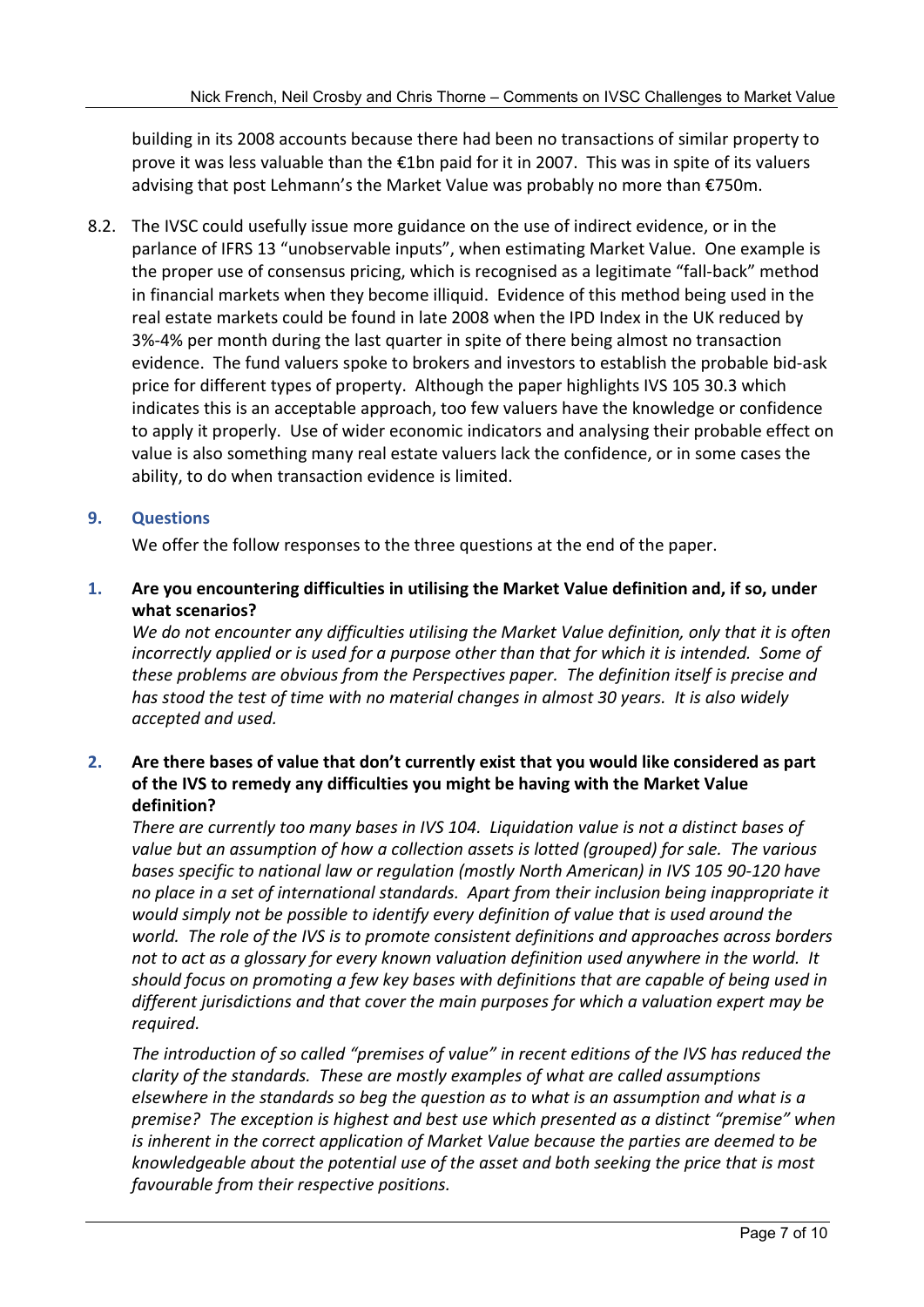*Regardless of any view that there are too many definitions, Prudential Value is a concept within the Basel III accord and therefore IVSC may need to include an explanation of this to avoid inappropriate use or application of the term.*

*The most pressing area for review is Investment Value (worth) which could benefit from examination is whether Investment Value is the most appropriate term and, in addition, whether it is applicable to more than one entity. Previous definitions have suggested that it could extend to a "class of investor" but this was removed because the potential conflict with Market Value. Given the concept is not related to Market Value, this may fall outside the original intention of the Perspectives Paper but the confusion evident as to the difference between Market Value and Investment Value means that clarifying the latter, and whether it is applicable to a group of prospective buyers needs urgent consideration.* 

#### **3. Are there certain aspects surrounding the conceptual framework associated with Market Value that you would like further guidance on to assist in the valuation process?**

*Like the concise definition, the Conceptual Framework for Market Value has been around for nearly 30 years and has only needed minor updating over that time. What we do find is that different concepts of value are not widely understood by valuers, including Market Value. Examples of this are evident in this paper. This may be partly because the Conceptual Framework is not made sufficiently prominent or cross referenced from elsewhere in the IVS. Another example of the lack of awareness of the importance of the Conceptual Framework is that the RICS has moved over the course of 25 years from only permitting its members to use the Market Value definition providing the full Conceptual Framework was also included in the report, to removing the framework from the Red Book altogether with only a cross reference to the IVS, which is rarely followed.* 

*The IVSC needs to more widely promote and educate users and potential users of the IVS about the Conceptual Framework for Market Value, perhaps by providing case studies to illustrate how they help to solve many of the questions valuers (and their clients) have about Market Value and, by implication, their misunderstanding of other bases.*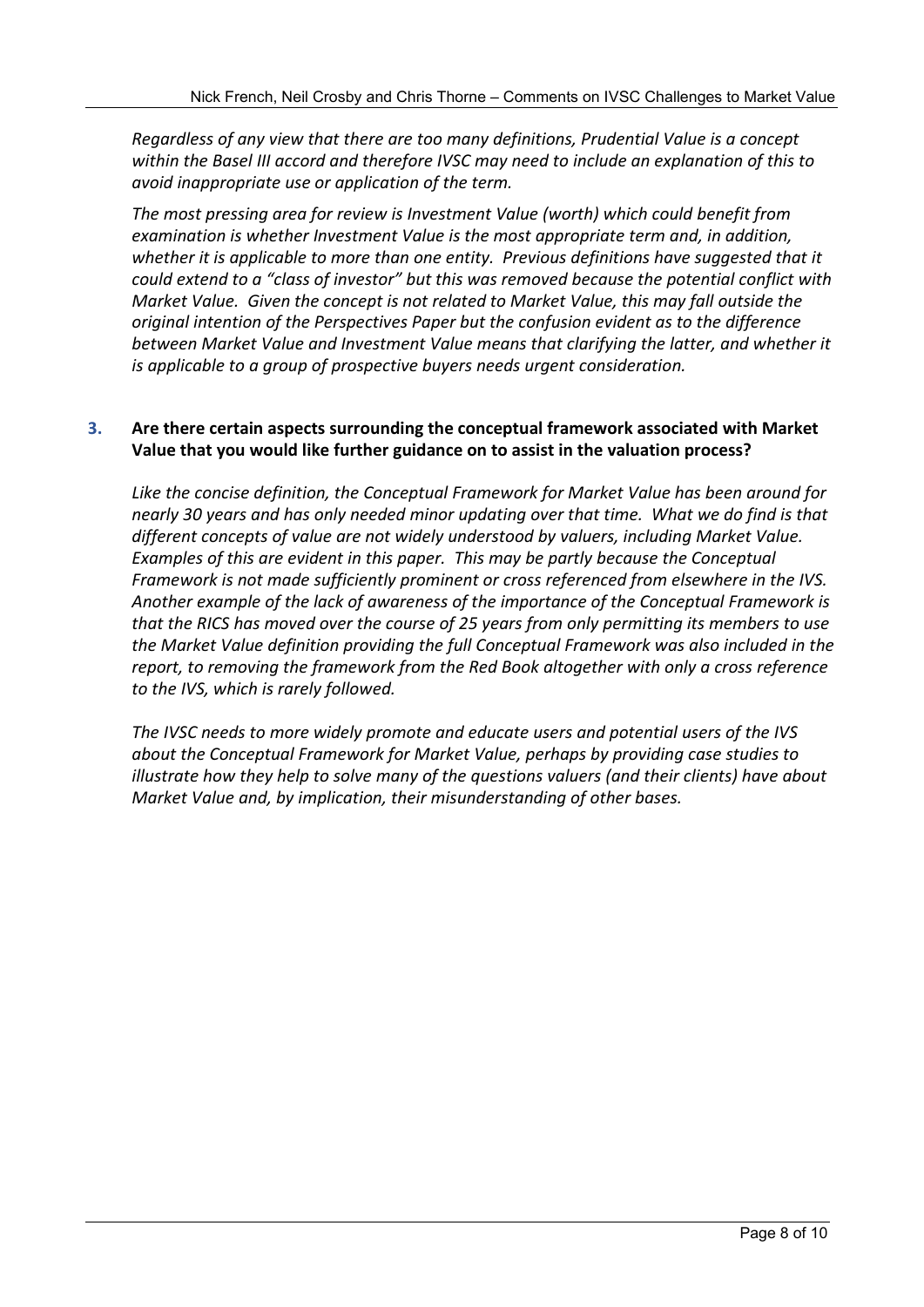#### **10 Conclusion**

- 10.1 The IVSC could consider a detailed paper, perhaps as a consultation for possible revisions to IVS 104, which outlines and discusses all the points concerned with the operation of Market Value and other bases. Concepts such as, valuation uncertainty, identification and use of comparable data, valuation accuracy, lagging, anchoring and smoothing, the difference between price and value and cost, etc. should be addressed as distinct (but inter-linked) issues. The Perspectives Paper, as is, may identify the problems but the exposition is unstructured and, in our opinion, particularly so with regard to the new definitions which add to the confusion surrounding the differences between Market Value, Price and Worth. In particular, the definitions of "value" and "price" included in the paper need to be expunged completely.
- 10.2 We trust you find this response helpful. If you would like any further clarification of the comments we have made please do not hesitate any of the authors of this response.

#### **Nick French, Neil Crosby and Chris Thorne**

 **March 2021**